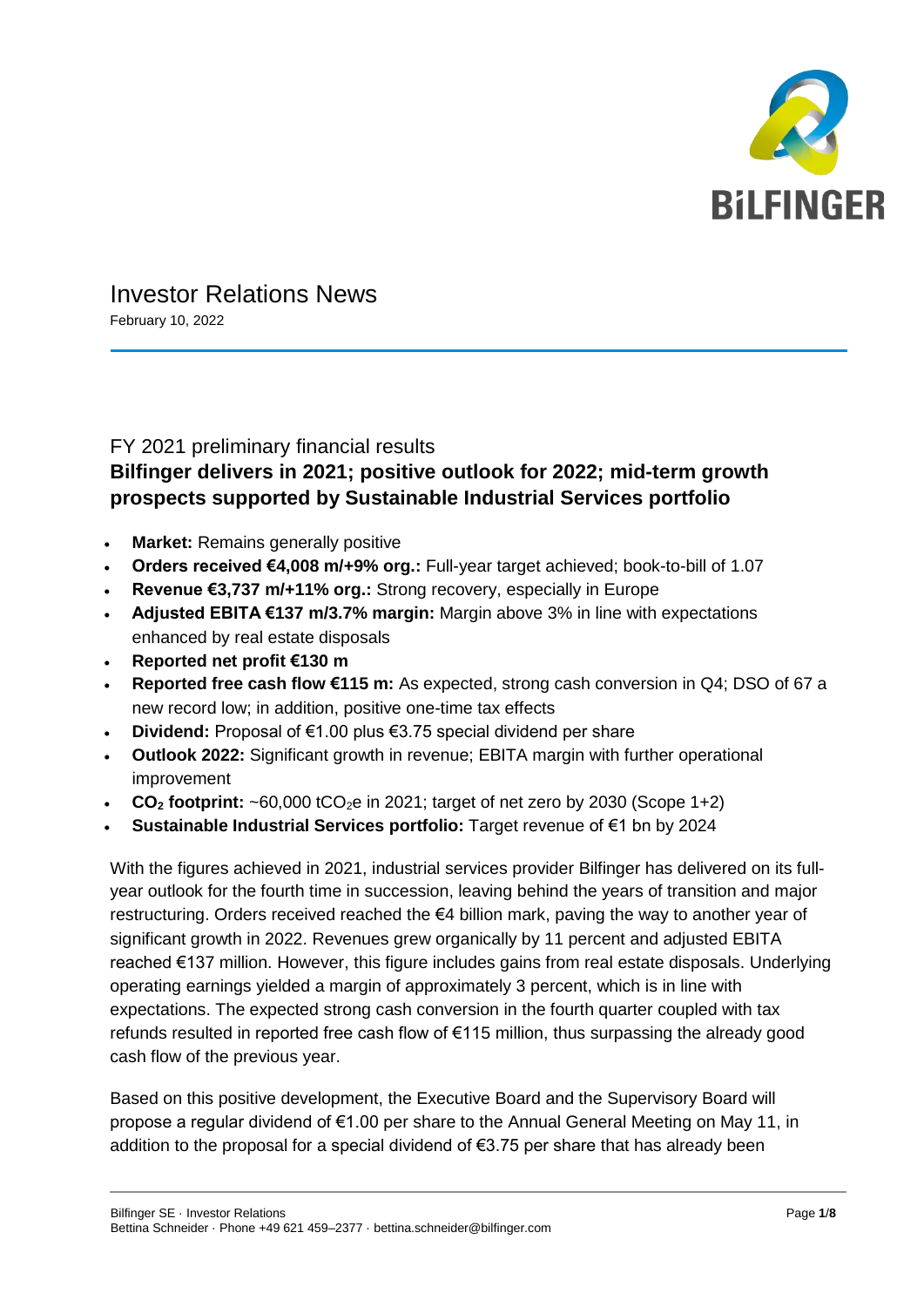

announced. This will be part of the total €250 million planned distribution to shareholders, including up to €100 million dedicated to a share buyback after the AGM approves a corresponding authorization. Maintaining positive free cash flows in the years ahead will also enable Bilfinger to invest several hundred million euros in organic growth and bolt-on acquisitions. The Group will adhere to the M&A criteria communicated and continuously review the effective use of capital, taking into account its cash situation and financial performance. This balanced approach to enhancing Bilfinger's capital efficiency is also reflected by the early repayment in October 2021 of the outstanding tranches of promissory note loans in the amount of €109 million.

"I am very pleased with the progress we made in 2021. In particular, the improvement in the gross margin and the excellent cash conversion in the closing months of the year, leading to a new benchmark for our working capital, proved that hard work pays off," commented Christina Johansson, interim CEO and CFO. "Although the market is challenging in terms of resource availability, we see further years of growth and improved performance ahead."

The company will build on its current position and target further improvements with a view to achieving a reported EBITA margin of 5 percent by 2024. By combining organic growth with selected bolt-on M&A transactions, the Group aims to increase its revenues to more than  $\epsilon$ 5 billion by 2024. One of Bilfinger's strategic imperatives is to retain its asset-light business model, while attracting, retaining and developing the workforce that underpins the company's success. A strong focus on cash conversion should result in reported free cash flow of more than €200 million by 2024. This will allow for a sustainable dividend payout of 40 to 60 percent of adjusted net profit while reasserting the company's commitment to regaining its investmentgrade rating.

#### **Sustainable Industrial Services portfolio and first-time reporting of CO<sup>2</sup> footprint**

Increasing awareness of climate change and the need for accelerated global initiatives are opening up attractive new market opportunities for Bilfinger as a leading industrial services provider. This is all the more true given that most of its customers are active in energy-intensive industries. They face the immediate task of securing their future energy supply and significantly reducing their carbon footprint in the process. As a key component of the company's growth strategy, Bilfinger targets an increase in revenues from energy transition and carbon reduction projects from approximately €500 million in 2021 to around €1 billion by 2024.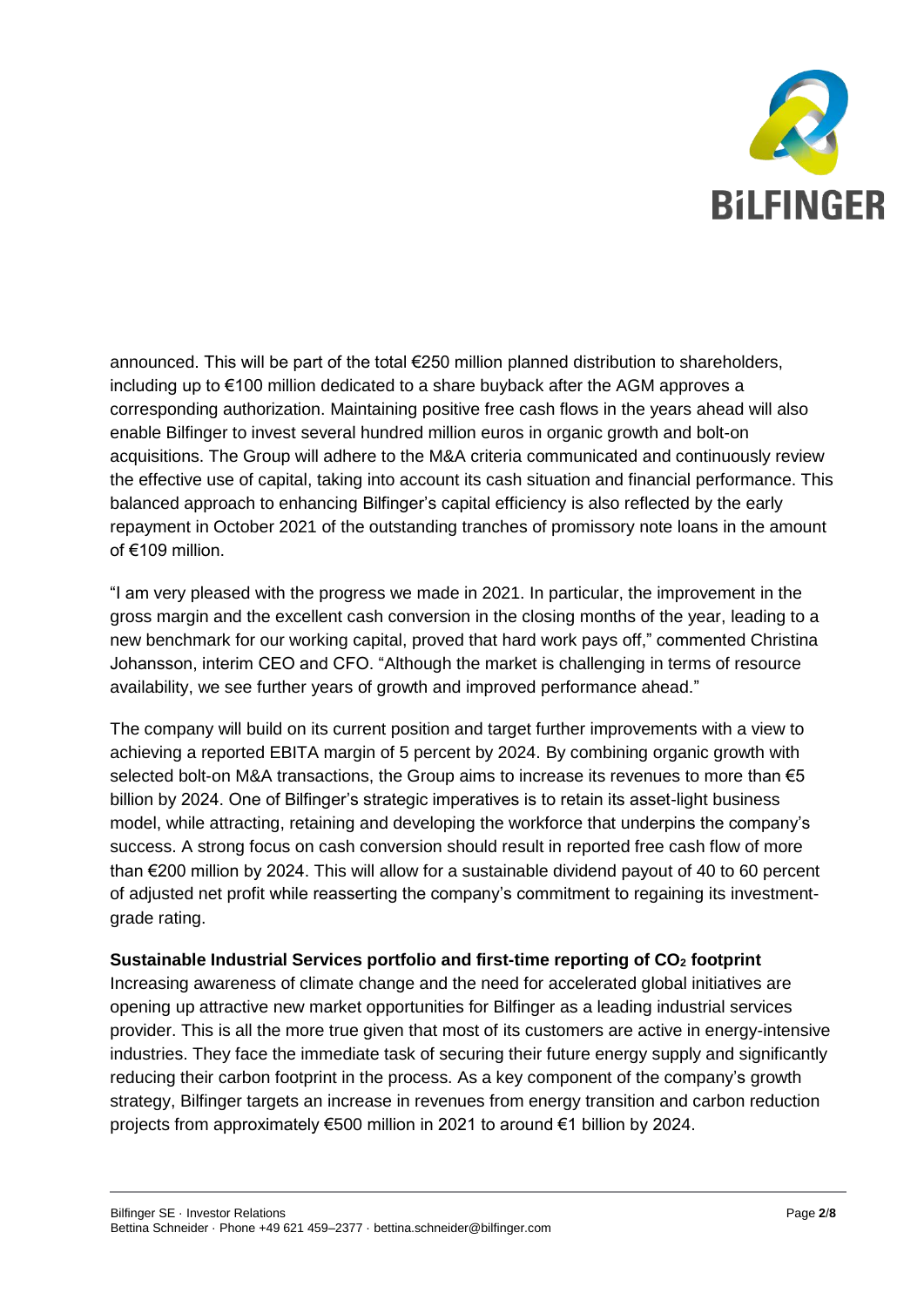

Bilfinger will measure and report this figure yearly as part of its own sustainability commitment to people, the planet, customers and governance. This also includes reporting on and defining targets for occupational safety and sustainable supply chains as well as – for the first time – its carbon footprint in accordance with the GHG protocol. Scope 1 and  $2 CO<sub>2</sub>$  equivalents amounted to 59,373 tons in 2021 compared with 56,136 tons in 2020. In its sustainability strategy, Bilfinger has set itself the target of successively reducing its GHG emissions Scope 1 and 2 and achieving net-zero emissions by the end of 2030 at the latest.

Christina Johansson: "I am very proud that we are today in the position to present not only our own sustainability commitment to drive the most relevant non-financial aspects of our Group, but also our Sustainable Industrial Services portfolio that will help our customers transform into the more sustainable businesses they aspire to be."

#### **Group performance in FY 2021**

Orders received in 2021 grew organically by 9 percent to €4,008 million (prior year: €3,724 million), thus exceeding the €4 billion mark. This was mainly due to a good demand level in European markets. The order backlog grew organically by 14 percent to €2,946 million (prior year: €2,585 million), while the book-to-bill ratio of 1.07 underpins Bilfinger's growth ambitions for 2022.

Group revenue grew organically by a good 11 percent to  $\epsilon$ 3,737 million (prior year:  $\epsilon$ 3.461 million). At 10.4 percent (prior year: 8.6 percent), the gross margin improved considerably, as did gross profit, which grew significantly to €387 million from a low level (prior year: €296 million). Despite top-line growth, adjusted SG&A expenses remained in the prior-year range at €286 million (prior year: €291 million). They were thus below the expected run rate of approximately €300 million, due also to one-time effects such as lower travel expenses because of COVID-19. The adjusted SG&A ratio measured against revenue was 7.6 percent (prior year: 8.4 percent).

Bilfinger generated adjusted EBITA of €137 million (prior year: €20 million), which corresponds to an adjusted EBITA margin of 3.7 percent (prior year: 0.6 percent). Here, gains of €30 million from non-operational real estate disposals contributed to the good operational performance. Reported EBITA amounted to €121 million (prior year: -€57 million) after adjustments of -€16 million (prior year: -€77 million).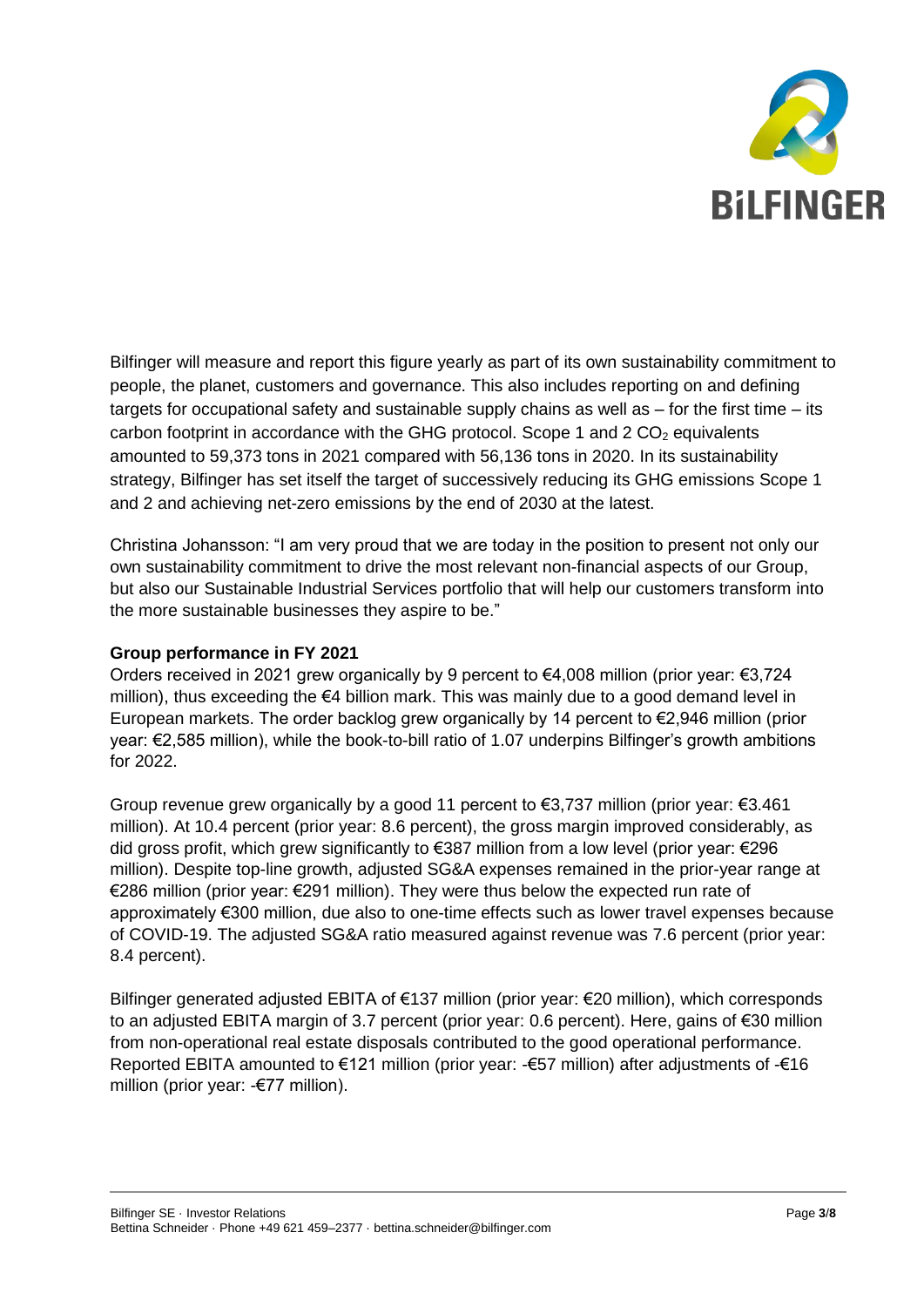

#### **Engineering & Maintenance Europe segment**

At E&M Europe, orders received increased by 4 percent (organically 3 percent) to €2,552 million compared with the prior year ( $E2.449$  million). The segment delivered significant growth at a good margin level in a generally positive market environment. Revenue went up by 13 percent (organically 12 percent) to €2,518 million (prior year: €2,221 million) and the book-to-bill ratio was above 1. The segment's adjusted EBITA improved to €131 million (prior year: €69 million), corresponding to a very good EBITA margin of 5.2 percent (prior year: 3.1 percent). This reflects the success in improving the sales mix as well as further increasing the utilization rate.

#### **Engineering & Maintenance International segment**

Orders received at E&M International increased substantially by 44 percent (organically 48 percent) to €634 million (prior year: €441 million). Revenue grew by 6 percent (organically 10 percent) to €553 million (prior year: €521 million). Adjusted EBITA remained negative at -€14 million (prior year: -€21 million) but with a positive result in the fourth quarter. Here, better capacity utilization and strategic progress toward increasing the share of service contracts as well as small- and mid-sized projects are showing some effects. The adjusted EBITA margin was -2.5 percent (prior year: -4.0 percent).

#### **Technologies segment**

Orders received at Technologies decreased by a significant 17 percent (organically -15 percent) to €597 million (prior year: €719 million). The prior-year figure was largely supported by a higher amount in call-off orders for the Hinkley Point C nuclear power plant project in the United Kingdom. A book-to-bill ratio clearly above 1 as well as order backlog growth of 10 percent are evidence of the healthy demand experienced by this segment. Revenue grew by 12 percent (organically 14 percent) to €560 million (prior year: €498 million). The segment's adjusted EBITA was €20 million (prior year: -€10 million) and the adjusted EBITA margin improved to a solid 3.6 percent (prior year: -2.1 percent).

#### **Net profit and free cash flow increased**

Net profit rose to €130 million (prior year: €99 million), driven by the improvement in EBITA and also supported by tax refunds of €46 million. Adjusted for special items and with the application of a normalized tax rate, adjusted net profit improved to  $\epsilon$ 89 million (prior year: - $\epsilon$ 8 million).

Free cash flow (€115 million; prior year: €93 million) made further progress compared with 2020 despite a higher cash-out from special items. Cash inflows from tax refunds, particularly in December, of in total €29 million contributed to this number. Inflows from real estate disposals of €57 million supported additionally. A major impact, however, also came from the strong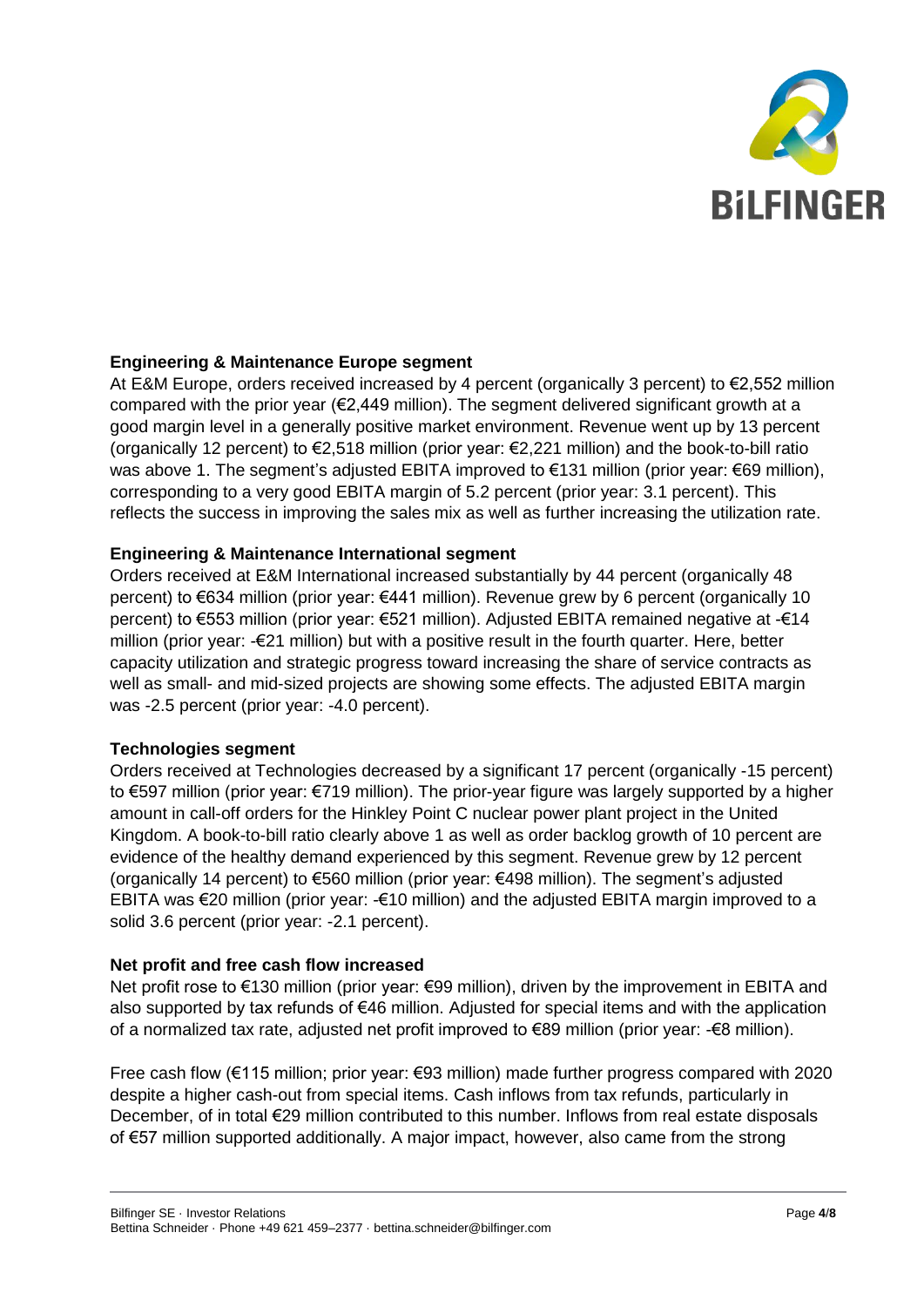

development of working capital in the last quarter of the year, with 67 days of sales outstanding established as the new benchmark.

#### **Outlook for the Group and segments in 2022**

The positive development of revenue and earnings is expected to continue in 2022. It is anticipated that Bilfinger's growth will be accompanied by further earnings improvements in all three segments. The company now measures this on the basis of EBITA and the EBITA margin, and no longer – as in the reporting year – on the basis of adjusted values, which were evidence of the transformation and restructuring phase now completed.

For the Group, Bilfinger anticipates significant revenue growth (2021: €3,737 million). In the Engineering & Maintenance Europe segment, revenue (2021: €2,518 million) will grow slightly after the strong recovery in 2021, with growth potential limited by the current labor resource situation notably in Germany, Belgium, the Netherlands and Poland. By contrast, Engineering & Maintenance International (2021: €553 million) is expected to achieve significant revenue growth starting from a lower level. Key factors here will be the progress in implementing the strategy to expand the service business as well as the continued focus on smaller and mediumsize projects. At Technologies, a significant increase in revenue (2021: €560 million) is also anticipated due to the high order backlog coupled with the continued good performance of the nuclear power and biopharma market segments. In Other Operations (2021: €107 million), revenue will be significantly below the prior-year level due to deconsolidation effects.

The special items required in the past for transforming the Group will no longer be incurred in a significant amount from 2022 as these processes were largely completed in 2021. Bilfinger is therefore now focusing on reported EBITA as the key earnings indicator. Here, the Group expects a significant increase (2021:  $\epsilon$ 121 million). The absence of restructuring charges will also significantly increase the EBITA margin. Gains from real estate and property disposals in 2021 will be offset by improved operating earnings in 2022.

For Engineering & Maintenance Europe (2021: €116 million), Bilfinger anticipates a stable operating performance. Overall, the segment's EBITA margin will improve significantly due to the fact that restructuring expenses will no longer be incurred in 2022. At Engineering & Maintenance International (2021: -€18 million), EBITA is anticipated to increase significantly to at least break-even due to higher capacity utilization and substantial growth. A further significant improvement in EBITA is also expected at Technologies (2021: €19 million). For the items summarized in the Reconciliation Group (2021: €4 million), the company expects EBITA in 2022 to be significantly lower than in 2021, when it was strongly impacted by gains on real estate and property disposals. Excluding this effect, EBITA is expected to be generally stable.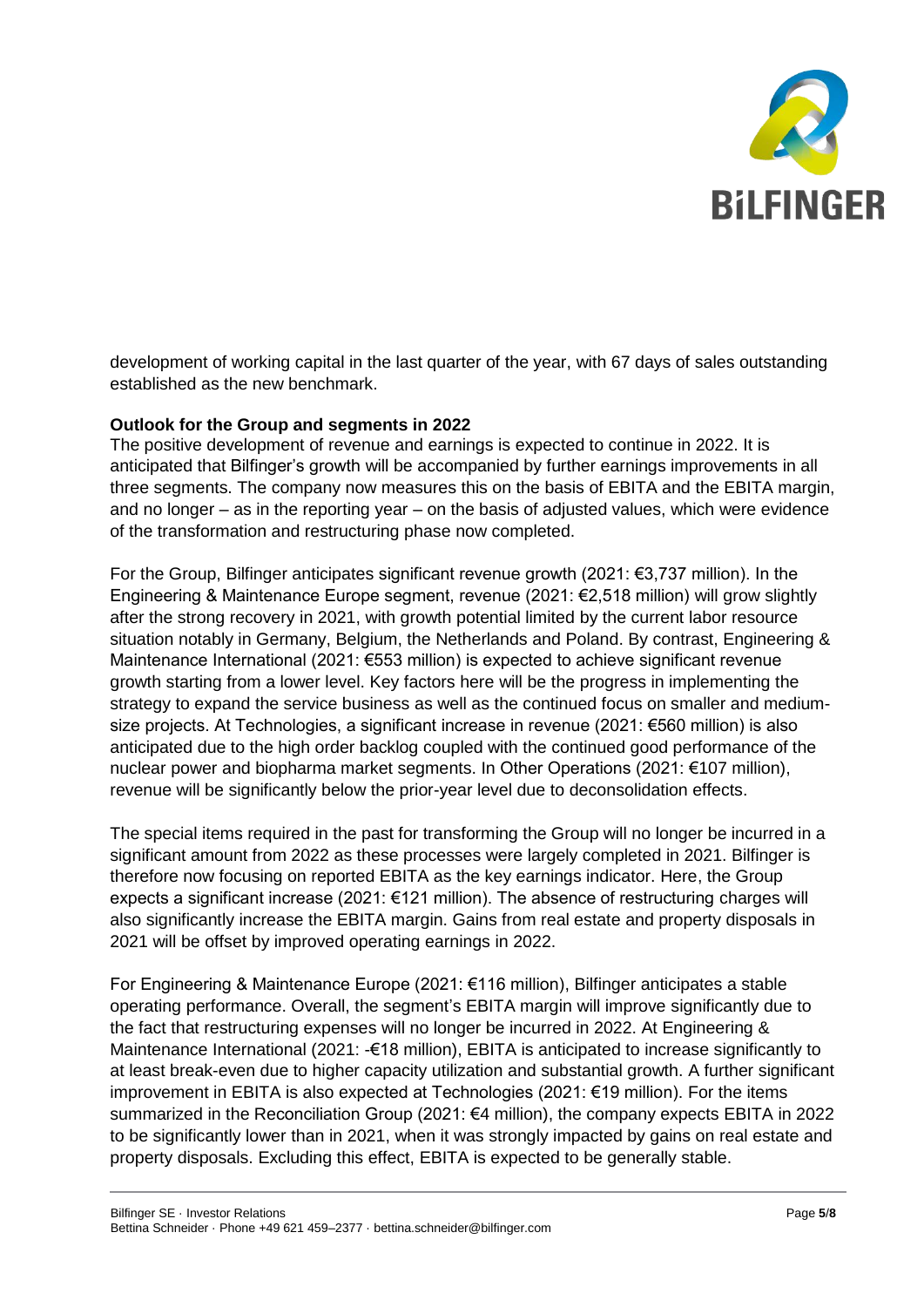

Alongside reported EBITA, the reported figure for net income will be the primary measure from 2022. Despite improved EBITA, net profit is expected to be significantly lower than in the prior year (2021: €130 million) due to a financial result with no positive special items and a normalized tax rate.

Bilfinger anticipates free cash flow in 2022 to be at the good level of the reporting year (2021: € 115 million), which was influenced by positive cash inflows from real estate disposals and tax refunds. This will be offset by increased operating cash flows in 2022.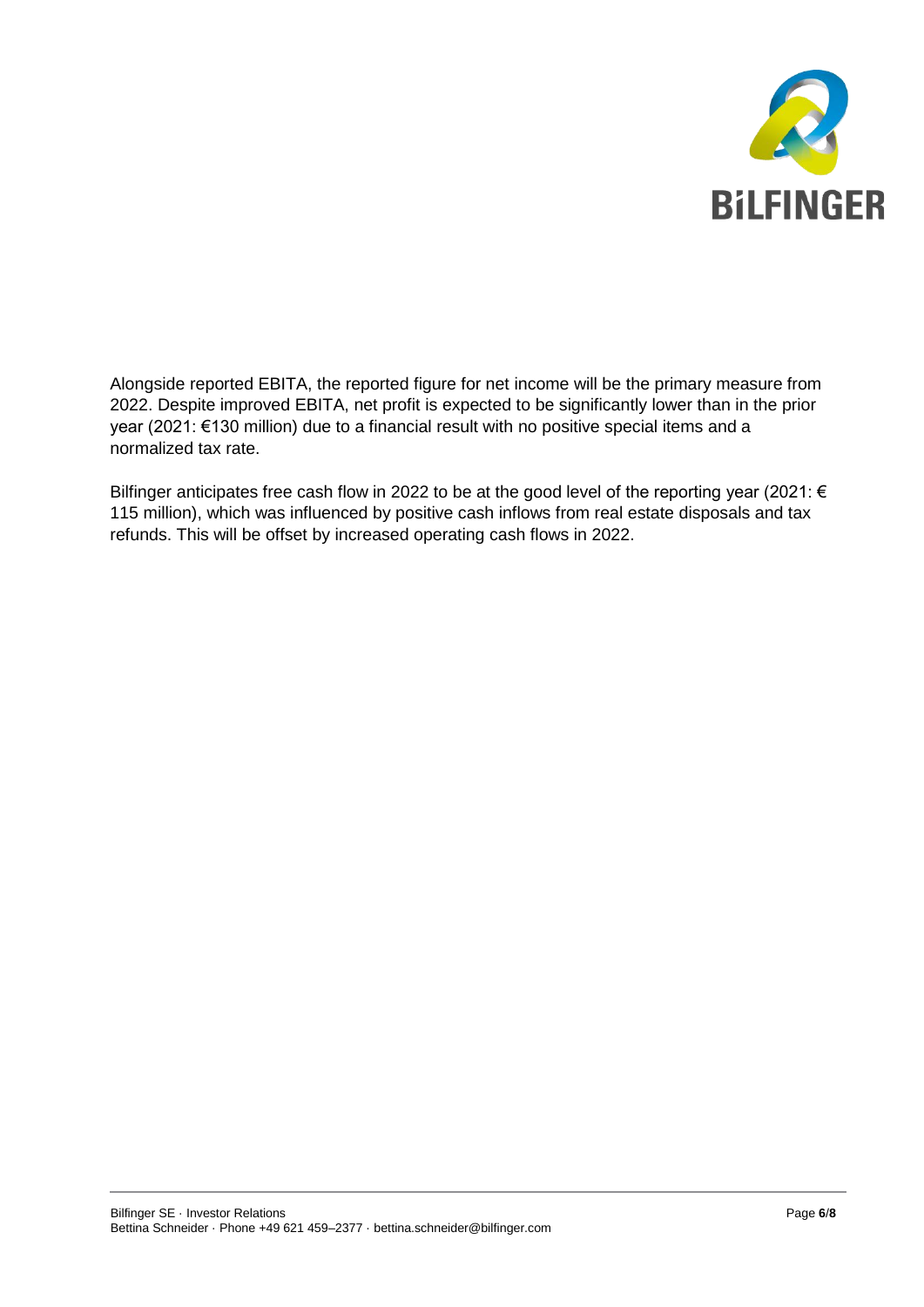

### **Key figures for the Group**

| in $\epsilon$ million                           |                |        |                  |                  |        |                 |
|-------------------------------------------------|----------------|--------|------------------|------------------|--------|-----------------|
|                                                 | Q <sub>4</sub> |        |                  | <b>Full year</b> |        |                 |
|                                                 | 2021           | 2020   | $\Delta$ in %    | 2021             | 2020   | $\Delta$ in %   |
| Orders received                                 | 1,028          | 1,024  | 0<br>$(org: -1)$ | 4,008            | 3,724  | 8<br>(org: 9)   |
| Order backlog                                   | 2,946          | 2,585  | 14<br>(org: 12)  | 2,946            | 2,585  | 14<br>(org: 12) |
| Revenue                                         | 982            | 882    | 11<br>(org: 11)  | 3,737            | 3,461  | 8<br>(org: 11)  |
| <b>Adjusted EBITDA</b>                          | 75             | 68     | 11               | 235              | 125    | 88              |
| <b>Adjusted EBITA</b>                           | 50             | 42     | 18               | 137              | 20     | 592             |
| <b>Adjusted EBITA</b><br>margin (in %)          | 5.1            | 4.8    |                  | 3.7              | 0.6    |                 |
| <b>EBITA</b>                                    | 37             | 14     | 162              | 121              | $-57$  |                 |
| Adjusted net profit                             | 41             | 24     | 68               | 89               | -8     |                 |
| Adjusted earnings<br>per share (in $\epsilon$ ) | 1.01           | 0.60   | 68               | 2.19             | 0.20   |                 |
| Net profit                                      | 66             | 203    | $-68$            | 130              | 99     | 30              |
| Operating cash flow                             | 115            | 23     | 397              | 113              | 120    | $-7$            |
| Adjusted operating<br>cash flow                 | 125            | 43     | 192              | 165              | 164    | 1               |
| Free cash flow                                  | 113            | 15     | 668              | 115              | 93     | 23              |
| Adjusted free cash<br>flow                      | 122            | 34     | 259              | 167              | 137    | 22              |
| Capital expenditure<br>on P, P & E              | 22             | 15     | 47               | 61               | 37     | 68              |
| Employees (number<br>at reporting date)         | 29,756         | 28,893 | 3                | 29,756           | 28,893 | 3               |